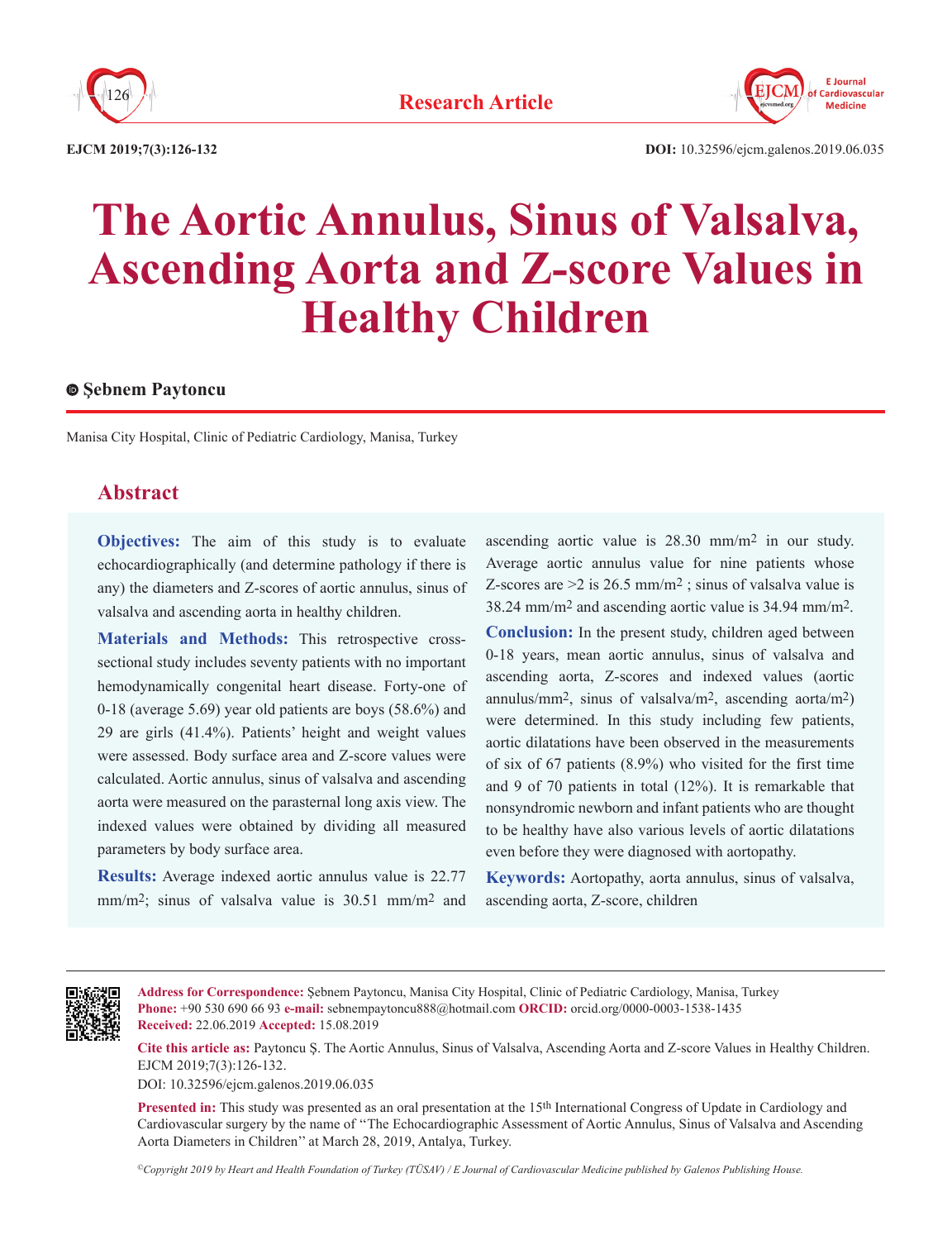



# **Introduction**

 Aortic pathologies like hypoplasia, dilatation, aneurysm and rupture at various levels of aorta, valvular stenosis/insufficiency and coronary arterial abnormalities can be seen in children and adults. These congenital and acquired pathologies can cause serious mortality and morbidity.

Primary aortic dilatation is mostly seen with conotruncal anomalies such as bicuspid aortic valve, CoA (coarctation of aorta), Tetralogy of Fallot, PA/VSD (Pulmonary atresia/Ventricular Septal Defect), and TA (Truncus arteriosus). This is also a feature in genetic syndromes such as Marfan, Loeys-Dietz, vascular Ehlers-Danlos, and Turner syndromes. Secondary dilatation of the aorta is seen after congenital cardiac surgery, as in the Ross, arterial switch operation, systemic outflow tract reconstruction in single-ventricle patients. Aortic pathology can be at a single level, as well as at multiple levels, in the entire aortic wall $(1,2)$ .

#### **Objectives**

The aim of this study is to echocardiographically evaluate (and determine pathology if there is any) the diameters and Z-scores of aortic annulus (Ao ann), sinus of valsalva (SoV) and ascending aorta (Asc ao) in healthy children.

# **Materials and Methods**

#### **Patients**

This retrospective cross-sectional study included patients who were admitted to Pediatric Cardiology Department during the period from September 01 to October 24 in 2018. Patients with cardiac murmur, chest pain, fatigue, and palpitation were assessed with their medical histories, physical examination, ECG, and when needed, telecardiography. No sedation was applied to patients before echocardiography. This study includes 70 patients with no important hemodynamically congenital heart disease, out of 579 patients whose various levels of aortic diameters (Ao ann, SoV, Asc ao) were measured

through echocardiography. Forty one of 0-18 (average 5.69) year-old patients were boys (58.6%) and 29 were girls  $(41.4\%)$ . Thirty one of them  $(44.3\%)$  were 0-1-yearold, 39 of them (55.7%) were 1-18-year-old. Patients' height and weight values were assessed and BSA (Body surface area) and Z-score values were calculated. BSA was calculated through the formula of  $4x+7/90+x$ , and Z-score values were obtained according to the report of Cantinotti et al.(3) Written informed consent for participation was obtained.

### **Echocardiography**

Patients were assessed by the same researcher (SP) by using Philips HDXE11 Phase Array (Philips Medical System, Nederland BV, Best, the Netherlands) pediatric transducer with S8-3 and S4-2 mHz Broadband sector array transducers. Routine transthoracic echocardiographic examination was conducted according to the segmental analysis method. Aortic valve Doppler measurements were done in apical 4-chamber and suprasternal views. Ao ann, SoV and Asc ao measurements in consecutive cardiac beats were recorded as the average of three measurements. Ao ann was measured on the parasternal long axis view as the maximum distance between the hinge points of leaflets in the systole, and SoV and Asc ao were measured as perpendicular to the long axis of aorta and as forming maximum end diastolic diameters $(4,5)$ . The indexed values [indexed Ao ann (iAa); indexed SoV (iSoV); indexed Asc ao (iAsc ao)] were obtained by dividing all measured parameters by BSA.

# **Statistical Analysis**

SPSS 15.0 (SPSS for Windows v.15.0; IBM-SPSS Inc., Chicago, IL, USA) software was used for all statistical analyses. An Independent Sample t-test was used for the comparison of parametric values. Pearson correlation test and linear regression analysis were applied to evaluate the correlation among variables. The correlation coefficient which was <0.3 was defined as weak; 0.3-0.7 as medium, and >0.7 as strong. Continuous variables were reported as mean  $\pm$  SD (standard deviation).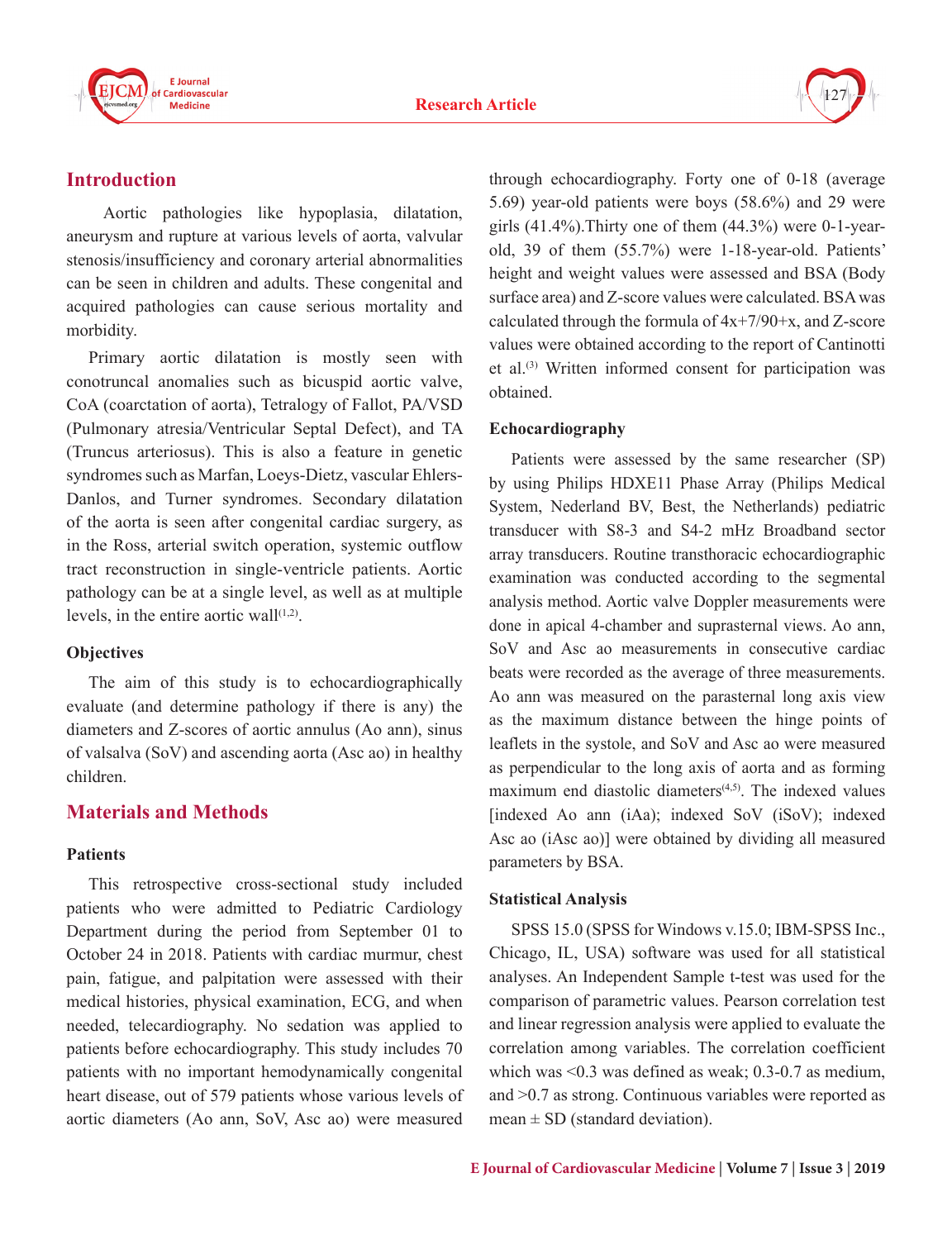

As given in literature, the Z-score, a standardized value that indicates by how many SDs a value is above or below the mean in a normally distributed population, has been recommended for normalization. A measurement that is two SDs above the mean (the  $97.7<sup>th</sup>$  percentile) has a Z-score of +2, whereas a measurement that is two SDs below the mean (the 2.3<sup>rd</sup> percentile) has a Z-score of  $-2^{(6)}$ .

# **Results**

The basic characteristics and echocardiographic findings of all patients are presented in Table 1. Patients were categorized by BSA into five groups. BSA with 0.12-2.25 m<sup>2</sup> formed group 1, and 0.251-0.5 m<sup>2</sup> group 2, 0.51-1 m<sup>2</sup> group 3, 1.01-1.5 m<sup>2</sup> group 4, and 1.51-1.9 m<sup>2</sup> group 5. Z-score and indexed aortic measurements [IAM (iAa, iSoV, iAsc ao)] are given in Tables 2-4. It was found out that there was not any significant difference of Z-score values and IAM according to gender. There was a close correlation between BSA and Ao ann  $(r= 0.935, p<0.001)$ .

**Table 1.** Anthropometrşc and echocardiographic features of patients

|                                  | <b>Minimum</b> | <b>Maximum</b> | Mean    | <b>SD</b> |
|----------------------------------|----------------|----------------|---------|-----------|
| Age (year)                       | 0.00           | 18.00          | 5.68    | 5.86      |
| Weight (kg)                      | 1.49           | 79.35          | 22 23   | 20.64     |
| Height (cm)                      | 38.00          | 179.00         | 102.36  | 46.65     |
| BSA(m <sup>2</sup> )             | 0.14           | 1.91           | 0.75    | 0.52      |
| Z-score (weight)                 | $-3.83$        | 2.41           | $-0.15$ | 1.39      |
| Z-score (height)                 | $-7.45$        | 4.31           | 0.11    | 1.62      |
| Aortic annulus (mm)              | 5.62           | 22.20          | 13.00   | 5.30      |
| Sinus of valsalva (mm)           | 7.55           | 35.30          | 17.30   | 7.19      |
| Ascending aorta (mm)             | 6.39           | 32.50          | 15.97   | 6.64      |
| Z-score aortic annulus           | $-2.23$        | 4.19           | 0.11    | 1.18      |
| Z-score sinus of<br>valsalva     | $-3.02$        | 6.37           | $-0.28$ | 1.51      |
| Z-score ascending<br>aorta       | $-3.92$        | 4.53           | 0.10    | 1.36      |
| Aortic annulus/m <sup>2</sup>    | 10.17          | 41.66          | 2277    | 8.80      |
| Sinus of valsalva/m <sup>2</sup> | 13.21          | 61             | 30.51   | 12.33     |
| Ascending aorta/m <sup>2</sup>   | 12.40          | 58.88          | 28.30   | 11 92     |

*SD: Standard deviation, BSA: Body surface area*

The same close correlation was also seen between BSA -SoV ( $r=0.886$ ,  $p<0.001$ ) and BSA-Asc ao ( $r=0.921$ ), p<0.001). Similarly, close correlations were found between BSA-iAa (r=0.82, p<0.001), BSA-iSoV (r=0.78, p<0.001) and BSA-iAsc ao (r=0.74, p<0.001).

Anthropometric measurements of patients were evaluated with the "Standardized Height and Weight calculator", and Z-scores of height and weight values were obtained. There was a medium and statistically meaningful correlation between z-scores of height and weight ( $r=0.67$ ,  $p<0.001$ ).

There was a statistically significant and strong correlation between Z-scores of Ao ann and SoV (r=0.778, p<0.001). It was found out that there was a statistically meaningful and medium correlation between Z-scores of Ao ann and Asc ao ( $r=0.427$ ,  $p<0.001$ ). A statistically significant and medium correlation between Z-scores of SoV and Asc ao  $(r=0.644, p<0.001)$  were identified. A statistically significant and highly strong correlation was revealed between Ao ann and Asc Ao; the same correlation was found out between SoV and Asc ao  $(r=0.949, p<0.001)$ .

There was a statistically significant and similar strong correlation between Ao ann and SoV (r=0.972, p<0,001). Z-score values of the three patients, whose z-score Ao ann values were greater than  $2$  ( $>2$ ), were 2.98, 2.8 and 4.19. Echocardiography of one of the patients was normal. The second patient had scoliosis, MVP (Mitral valve prolapse) and AVP (aortic valve prolapse). The third patient had scoliosis, MVP, AVP, phenotypic Marfan syndrome. No genetic pathologies were detected.

Z-scores of the three patients, whose Z-scores of SoV values were greater than  $2$  ( $>2$ ), were 3.17, 2.09 and 6.37. One of the patients had hemodynamically insignificant small VSD. The other two were the patients with scoliosis, whose Z-scores of annulus values were greater than  $2$  ( $>2$ ).

There were six patients whose Z-score of asc ao was greater than  $2$  ( $>2$ ). One of them, whose SoV was greater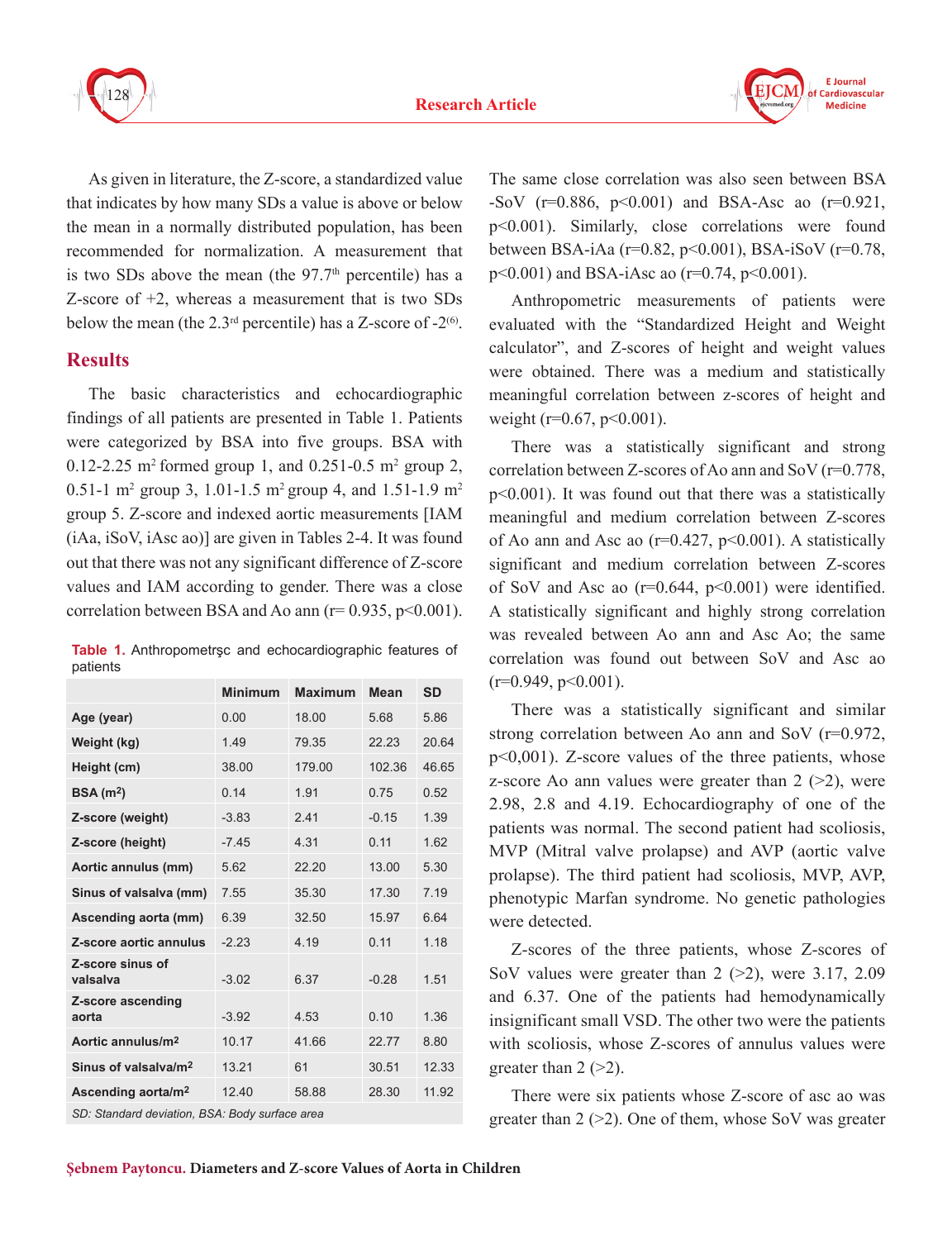



than  $2$  ( $>2$ ), had small VSD with Z-scores. That patient's Z-score value was 4.53. The Z-scores of Asc ao values of the others were 2.18, 2.3, 2.48, 2.67, and 2.73. The patients whose Z-score of Asc ao values were 2.48 and 2.3 were a 1.5-month-old girl and 3-month-old boy. The other echocardiographic findings of those patients were normal. A 17.5-year-old boy and, a 18- year-old girl were two patients with no congenital heart disease, and no pathology was associated with echocardiography except for that Z-score of Asc ao was greater than  $2$  ( $>2$ ). Their values were 2.73 and 2.18, respectively. All these values were summarized in Table 5.

Table 2. Z-score values according to BSA

|                      |                |            | Z-score annulus  | Z-score sinus of valsalva | Z-score of ascend aorta |
|----------------------|----------------|------------|------------------|---------------------------|-------------------------|
| BSA(m <sup>2</sup> ) | Group          | $n$ (%)    | Mean $±$ SD      | Mean $±$ SD               | Mean $±$ SD             |
| $0 - 0.25$           | $\mathbf 1$    | 22 (31.46) | $-0.42 \pm 1.27$ | $-1.01 \pm 1.36$          | $-0.4 \pm 1.48$         |
| $0.251 - 0.5$        | 2              | 9(12.9)    | $0.18 + 0.61$    | $-0.57\pm0.99$            | $-0.62\pm0.83$          |
| $0.51 - 1$           | 3              | 15(21.4)   | $0.92 \pm 1.34$  | $0.78 \pm 2.02$           | $0.76 \pm 1.43$         |
| $1.01 - 1.5$         | $\overline{4}$ | 9(12.9)    | $-0.28 \pm 0.86$ | $-0.61\pm0.98$            | $0.49 \pm 1.44$         |
| $1.51 - 1.9$         | 5              | 15(21.4)   | $0.21 \pm 0.84$  | $0.11 \pm 1$              | $0.36\pm0.84$           |
|                      | <b>Total</b>   | 70         | $0.11 \pm 1.18$  | $-0.28 \pm 1.51$          | $0.09 \pm 1.35$         |

*SD: Standard deviation, BSA: Body surface area*

**Table 3.** Aortic annulus, sinus of valsalva and ascending aorta values

|                      |                |            | Aort annulus (mm) | Sinus of valsalva (mm) | Asc Ao (mm)      |
|----------------------|----------------|------------|-------------------|------------------------|------------------|
| BSA(m <sup>2</sup> ) | Group          | $n$ (%)    | Mean $±$ SD       | Mean $±$ SD            | Mean $±$ SD      |
| $0 - 0.25$           |                | 22 (31.46) | $6.89 + 0.91$     | $9.27 \pm 1.18$        | $8.78 \pm 1.15$  |
| $0.251 - 0.5$        | 2              | 9(12.9)    | $9.23 \pm 1.08$   | $1.21 \pm 1.63$        | $10.76 \pm 1.33$ |
| $0.51 - 1$           | 3              | 15(21.4)   | $15.43\pm2.47$    | 20.98±4.84             | 18.73±2.77       |
| $1.01 - 1.5$         | $\overline{4}$ | 9(12.9)    | $17.54\pm0.87$    | $23.41 \pm 2.22$       | $21.43 \pm 2.5$  |
| $1.51 - 1.9$         | 5              | 15(21.4)   | $20.08 \pm 1.54$  | $25.83 \pm 2.36$       | 25.09±3.76       |
|                      | <b>Total</b>   | 70         | $13 + 5.3$        | $17.3 \pm 7.19$        | 15.97±6.64       |

*SD: Standard deviation, BSA: Body surface area, Asc Ao: Ascending aorta*

#### **Table 4.** Indexed aortic measurements

|                      |                |            | Aort annulus/m <sup>2</sup> | Sinus of valsalva/m <sup>2</sup> | Asc Ao/ $m2$     |
|----------------------|----------------|------------|-----------------------------|----------------------------------|------------------|
| BSA(m <sup>2</sup> ) | Group          | $n$ (%)    | Mean $±$ SD                 | Mean ± SD                        | Mean ± SD        |
| $0 - 0.25$           |                | 22 (31.46) | 33.06±4.7                   | $44.61 \pm 7.14$                 | 42.37±7.81       |
| $0.251 - 0.5$        | 2              | 9(12.9)    | 26.97±2.88                  | $35.3{\pm}3.89$                  | $31.44 \pm 3.66$ |
| $0.51 - 1$           | 3              | 15(21.4)   | 19.59±2.94                  | $26.79\pm 6.59$                  | 24.12±5.56       |
| $1.01 - 1.5$         | $\overline{4}$ | 9(12.9)    | 12±1.12                     | $15.43 \pm 1.69$                 | $14.99 \pm 2.42$ |
| $1.51 - 1.9$         | 5              | 15(21.4)   | 14.8±1.77                   | 19.72±2.54                       | 17.96±1.78       |
|                      | <b>Total</b>   | 70         | $22.77\pm8.8$               | $30.51 \pm 12.33$                | $28.3 \pm 11.92$ |

*SD: Standard deviation, BSA: Body surface area, Asc Ao: Ascending aorta*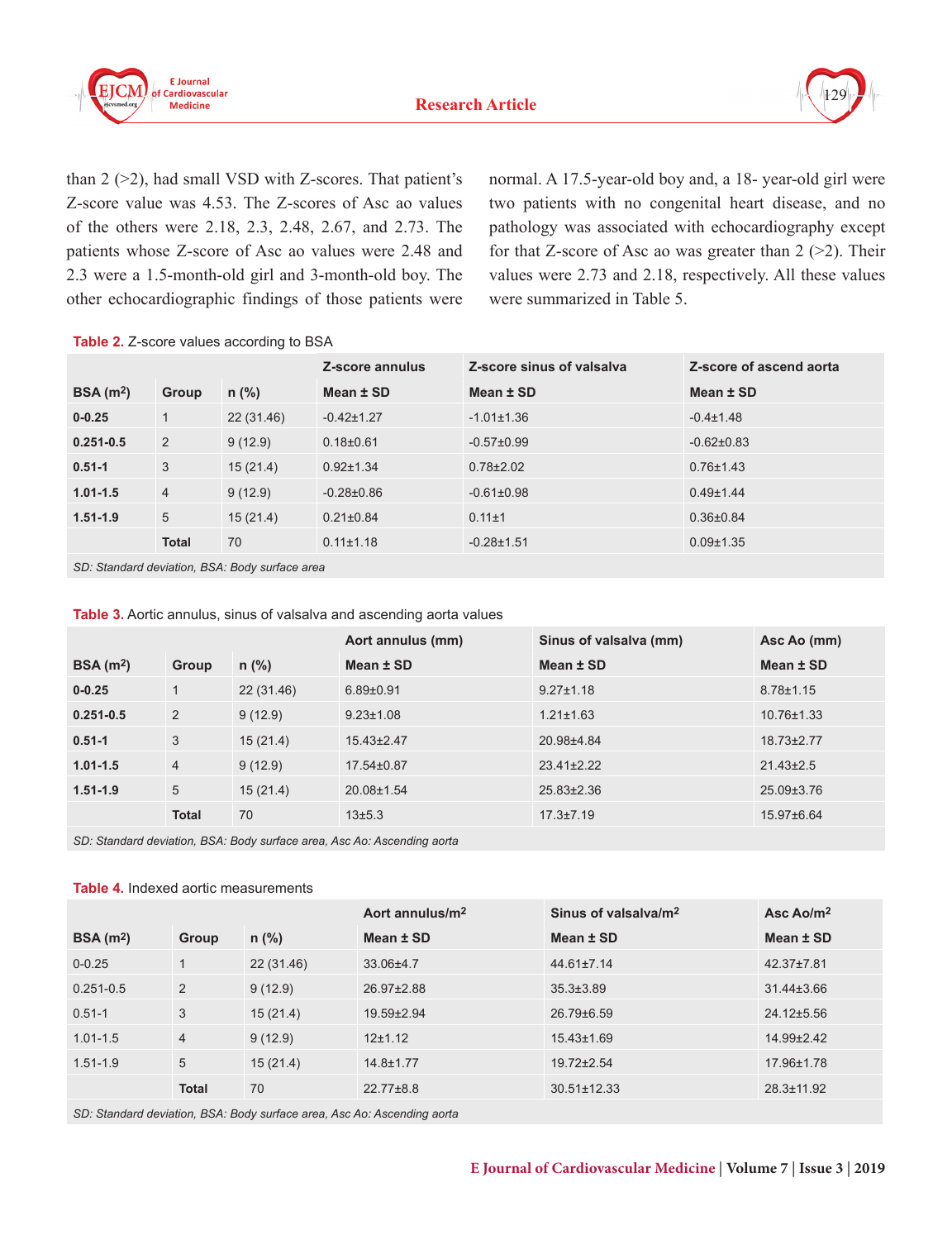

**F** Journal Cardiovascular **Medicine** 

| <b>Patients</b> | Age<br>(year) | <b>Sex</b> | Z-score<br>Ao ann        | Z-score<br>SoV | Z-score<br>Asc ao |
|-----------------|---------------|------------|--------------------------|----------------|-------------------|
| EC              | 6.00          | Female     | 2.80                     |                |                   |
| <b>BYK</b>      | 6.50          | Male       | 4.19                     | 6.37           | 2.67              |
| <b>YAD</b>      | 6.00          | Male       |                          | 3.17           | 4.53              |
| <b>CPB</b>      | 7.75          | Male       | $\overline{\phantom{0}}$ | 2.09           |                   |
| <b>NU</b>       | 18.00         | Female     | $\overline{a}$           |                | 2.18              |
| YA              | 17.50         | Male       | $\overline{a}$           |                | 2.73              |
| FI              | 0.04          | Female     | 2.98                     | -              |                   |
| <b>PA</b>       | 0.01          | Female     |                          | -              | 2.48              |
| <b>KIS</b>      | 0.02          | Male       | -                        | -              | 2.30              |

**Table 5.** Patients with Z-score >2

*Ao ann: Aortic annulus, SoV: Sinus of valsalva, Asc ao: Ascending aorta*

# **Discussion**

As aort pathologies can be seen with isolated or complicated heart diseases in children, they can also accompany vasculitis (like Takayashu arteritis, Kawasaki disease, Behçet's disease) and genetic connective tissue disorders (Vascular form of Ehlers-Danlos, Marfan sydrome and Tuberous sclerosis). It has made us review the importance of the situation due to the significant mortality and morbidity seen in the influenced individuals. It is estimated that the frequency of aneurysm is 5.9/100000 patients per year in adults. Although it is estimated that the frequency is lower in children, there are no data for that $(7,8)$ .

Cantinotti et al.<sup>(3)</sup> have performed 2D echocardiography and annulus and vascular diameter measurements in their study conducted on 1151 healthy Caucasian Italian children with the mean age of 23 months and with BSA  $0.54 \text{ m}^2$ . In our study, the mean age was 5.68 years and BSA was  $0.75$  m<sup>2(3)</sup>.

In Cantinotti et al. $(3)$ 's nomograms, the mean Ao ann was 13.48 mm, SoV was 18.4 mm and Asc ao was 16.6 mm according to the BSA of  $0.75$  m<sup>2</sup>. These values were measured as 13 mm, 17.3 mm and 15.97 mm, respectively, in our study. These were similar to the values that Cantinotti et al. $(3)$  reported.

With an average Ao ann Z-score value of 0.11 for the mean BSA value of  $0.75 \text{ m}^2$ , nomogram Ao ann value determined by Cantinotti et al.<sup>(3)</sup> was 13.5 mm while it was 13 mm in our study. Similarly, with an average SoV Z-score value of 0.28 for the mean BSA value of 0.75  $m^2$ , nomogram SoV value determined by Cantinotti et al.<sup>(3)</sup> was 16.66 mm while it was 17.3 mm in our study.

As the findings above, with an average Asc Ao Z-score value of 0.10 for the mean BSA value of 0.75  $m^2$ , nomogram Asc Ao Z-score value reported by Cantinotti et al. (3) was 17 mm while it was 15.97 mm in our study.

The mean gestational age was 29.8 weeks, weight was 1479 g, BSA was 0.13 m<sup>2</sup> in the study of Abushaban et al.(9), in which they reported reference intervals for aortic diameter in preterm infants<sup>(9)</sup>. Asc Ao diameter for the mean BSA value was 7.5 mm. This value is also in accordance with the mean aortic diameter value of 8.78 mm in patients in group 1. There was a 34-35-week-old patient with intrauterin growth retardation in our study. While Z-score Asc Ao value given for the mean BSA value of  $0.13$  m<sup>2</sup> was between-1.79 and  $+1.37$ , the mean Asc Ao Z-score value for group 1 was -0.40 in our study.

Kervancioglu et al.<sup>(10)</sup> assessed aortic root diameter in 229 healthy children through M-mode echocardiography. They reported that the mean aortic root diameter was 14.8 mm and the mean indexed aortic root diameter was 19.9  $mm/m<sup>2</sup>$ .

It is known that indexed diameter is (diameter/BSA) also important just like the diameter of aortic segment in normal children and adults. The maximum level of the indexed aortic root is  $>21$  mm/m<sup>2</sup>; significant dilatation  $>25$  mm/m<sup>2</sup>; meaningful risk for rupture  $>27.5$  mm/  $m<sup>2(11,12)</sup>$ . Z-score value defined for mild aortic dilatation is 1.9-3 and 3-4 for moderate dilatation $(13)$ .

Chong et al.<sup> $(14)$ </sup> studied on 67 children with operated Tetralogy of Fallot whose mean age was 8.3±5.6 years. They reported the prevalence of aortic dilatation (Z-score >2) as 88% for aortic annulus, 87% for sinus of valsalva, 61% for sinotubular junction, and 63% for ascending aorta.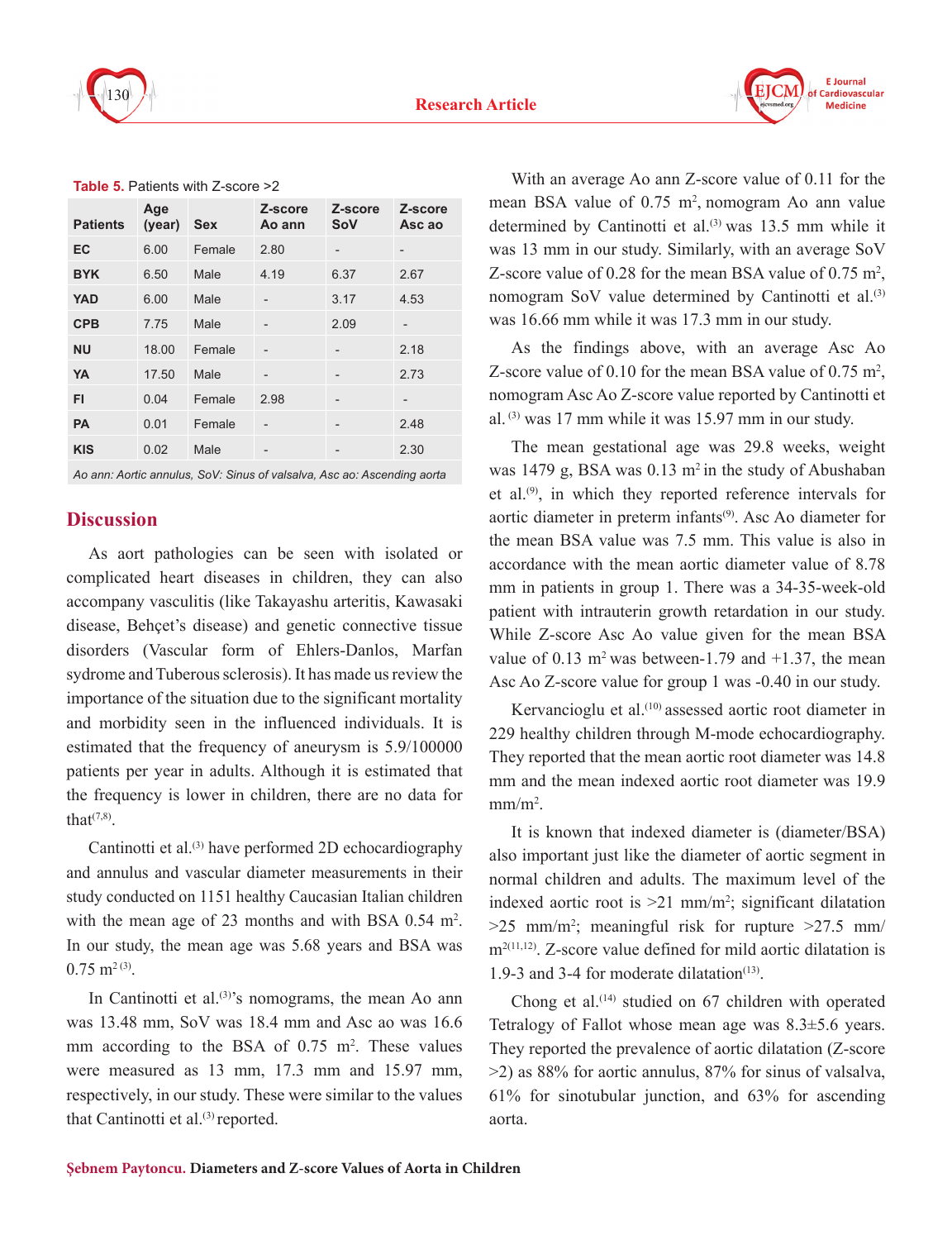

In our study, the mean indexed ao annulus value was  $22.77$  mm/m<sup>2</sup>, sinus of valsalva value was  $30.51$  mm/m<sup>2</sup>, and ascending aortic value was 28.30 mm/m<sup>2</sup> .

Three of nine patients with Z-score values of  $>2$ were the patients who were diagnosed, followed-up, and treated previously. Six of them were the patients who were assessed echocardiographically for the first time. The mean aortic annulus value for nine patients whose Z-scores were  $\geq 2$  was 26.5 mm/m<sup>2</sup>, sinus of valsalva value was  $38.24 \text{ mm/m}^2$ , and ascending aortic value was 34.94 mm/m<sup>2</sup>. Two of the patients with Z-scores  $>$ 3 were diagnosed previously. Z-score aortic annulus and sinus of valsalva values for a 6.5-year-old boy patient were 4.19 and 6.37, respectively. Z-score SoV and ascending aortic values for a 6-year- old boy patient were 3.17 and 4.53, respectively. Seven patients with Z-scores between 2 and 3 were first time visiting patients.

#### **Conclusion**

In the present study, children aged between 0 and 18 years, the mean aortic annulus, sinus of valsalva and ascending aorta, Z-scores and indexed values (aortic annulus/mm<sup>2</sup>, sinus of valsalva/m<sup>2</sup>, ascending aorta/m<sup>2</sup>) were determined.

In this cross-sectional study including a few patients, aortic dilatations were observed in the measurements of six of 67 patients (8.9%) who visited for the first time and in nine of 70 patients in total (12%).

It is remarkable that non-syndromic newborn and infant patients who are thought to be healthy have also various levels of aortic dilatations even before they are diagnosed with aortopathy. We believe that the findings and results obtained in this cross-sectional study will lead to larger studies with patients with/without congenital heart diseases and syndromic/non-syndromic patients.

#### **Ethics**

**Ethics Committee Approval:** The center where I worked was changed (Merkezefendi State Hospital to Manisa City Hospital) one week after the end of the study. Ethics committee approval could not be obtained because these institutions were not educational and research hospitals.

**Informed Consent:** Informed consent was taken from the patients.

**Peer-review:** Externally and internally peer-reviewed.

**Financial Disclosure:** The author declared that this study received no financial support.

#### **References**

- 1. Francois K. Aortopathy associated with congenital heart disease: A current literature review. Ann Pediatr Cardiol 2015;8:25-36.
- 2. Zanjani KS, Niwa K. Aortic dilatation and aortopathy in congenital heart disease. J Cardiol 2013;61:16-21.
- 3. Cantinotti M, Giordano R, Scalese M, et al. Nomograms for twodimensional echocardiography derived valvular and arterial dimensions in Caucasian children. J Cardiol 2017;69:208-15.
- 4. Lai WW, Gewa T, Shirali GS, et al. Guidelines and standards for performance of a pediatric echocardiogram: A report from the Task Force of the Pediatric Council of the American Society of Echocardiography. J Am Soc Echocardiogr 2006;19:1413-30.
- 5. Lopez L, Colan SD, Frommelt PC, et al. Guidelines and Standards Recommendation for Quantification Methods During the Performance of a Pediatric Echocardiogram: A Report From the Pediatric Measurements Writing Group of the American Society of Echocardiography Pediatric and Congenital Heart Disease Council. J Am Soc Echocardiogr 2010;23:465- 95.
- 6. Colan SD. The way and how of Z scores. J Am Soc Echocardiogr 2013;26:38-40.
- 7. Bickerstaff LK, Pairolero PC, Hollier LH, et al. Thoracic aortic aneurysms: a population-based study. Surgery 1982;92:1103-8.
- 8. Puranik R, Chow CK, Duflou JA, et al. Sudden death in the young. Heart Rhythm 2005;2:1277-82.
- 9. Abushaban L, Mariappa TV, Rathinasamy J, et al. Normal reference for aortic diameters in preterm infants. J Saudi Heart Assoc 2018;30:86-94.
- 10. Kervancioglu P, Kervancioglu M, Tuncer CM. Echocardiographic study of aortic root diameter in healthy children. Saudi Med J 2006;27:27-30.
- 11. Roman MJ, Devereux RB, Kramer-Fox R, et al. Two-dimensional echocardiographic aortic root dimensions in normal children and adults. Am J Cardiol 1989;64:507-12.
- 12. Davies RR, Gallo A, Coady MA, et al. Novel measurement of relative aortic size predicts rupture of thoracic aortic aneurysms. Ann Thorac Surg 2006;81:169-77.
- 13. Lang RM, Bierig M, Devereux RB, et al. Chamber Quantification Writing Group; American Society of Echocardiography's Guidelines and Standards Committe; European Association of Echocardiography. Recommendations for chamber quantification: A report from the American Society of Echocardiography's Guidelines and Standards Committee and the Chamber